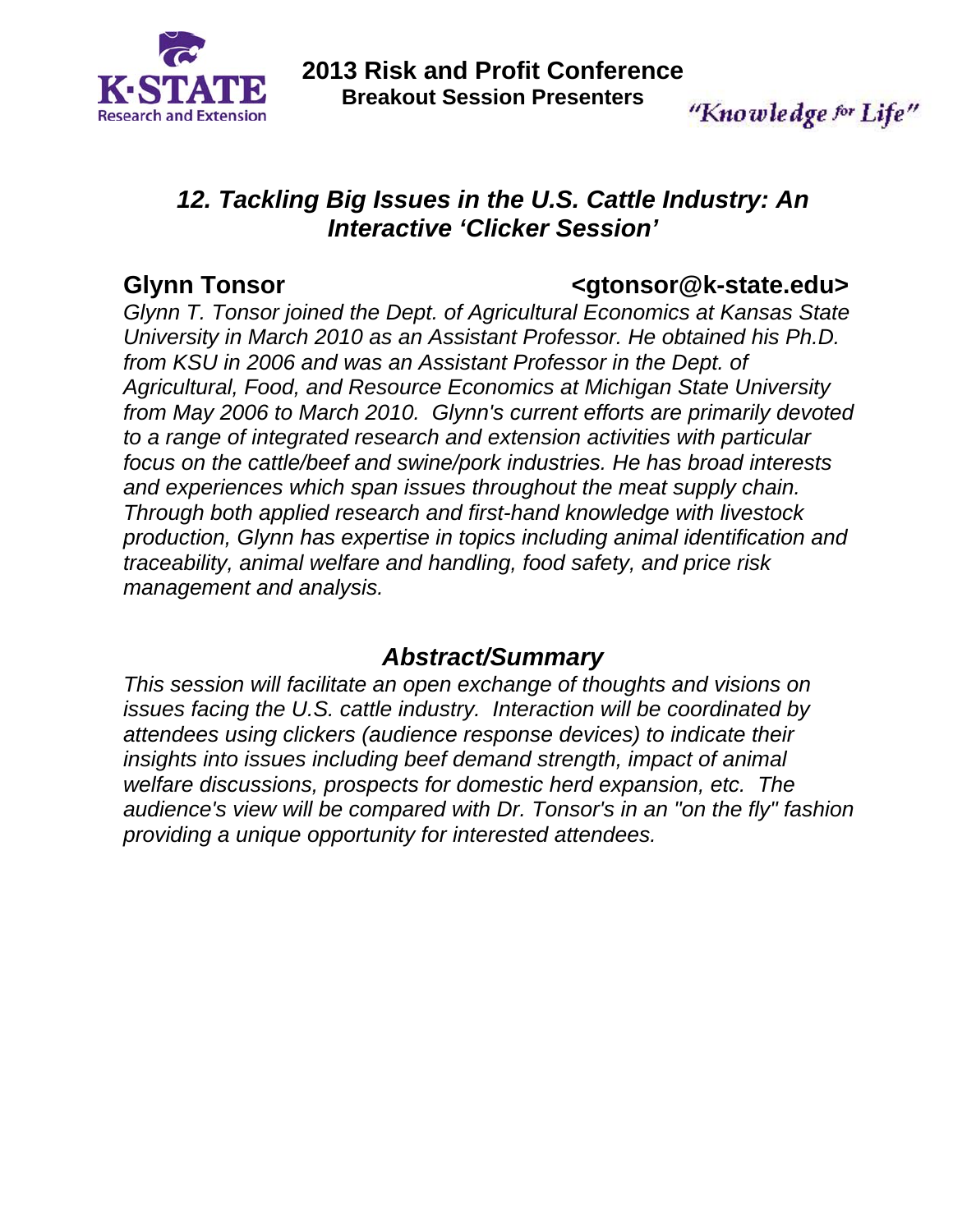

- 2. I'm neutral
- 3. I'm-pessimistic
- 4. I have no clear sentiment



- 2. 21-25 million
- 3. 26-30 million
- 4. 31-35 million
- 5. 36-40 million
- 6. Over 40 million

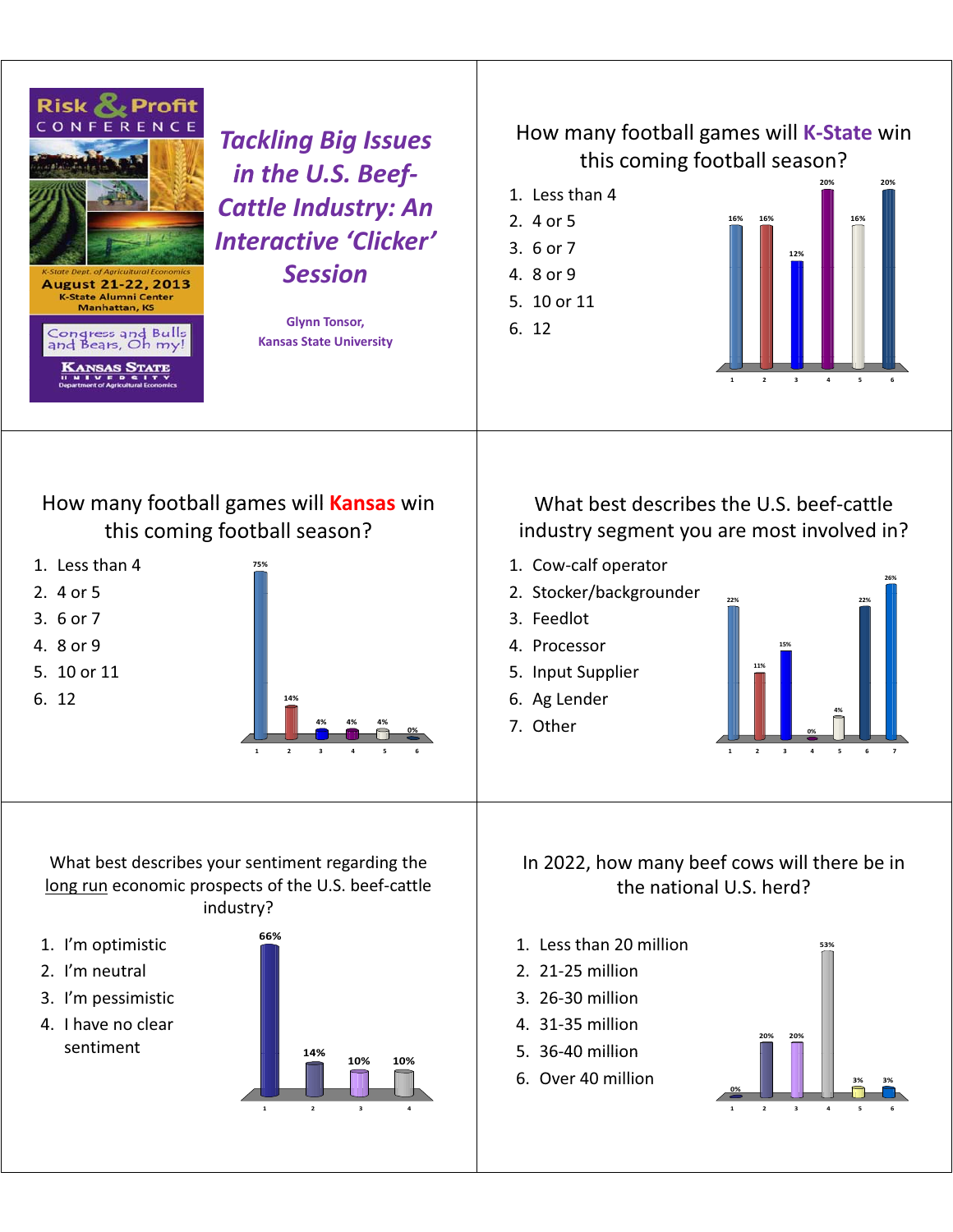

What do you think most influences profitability for cow-calf operations?

**24%**

#### What factor do you think most restricts current investment in the U.S. beef-cattle industry?

- 1. Input price volatility
- 2. Output price volatility
- 3. Regulatory uncertainty
- 4. Tax policy uncertainty
- 5. Global growth uncertainty
- 6. Other



Table 1. Beef Cow-calf Enterprise Returns over Total Costs, 2008-2012 (minimum of three years)\*

|                                 |            |                       | Profit Category | Difference between<br>High 1/3 and Low 1/3 |            |        |
|---------------------------------|------------|-----------------------|-----------------|--------------------------------------------|------------|--------|
|                                 | All        | High $1/3$<br>Mid 1/3 |                 |                                            |            |        |
|                                 | Farms      | Head / S              | Head / S        | Head / S                                   | Absolute   | %      |
| Number of Farms                 | 99         | 33                    | 33              | 33                                         |            |        |
| Labor allocated to livestock, % | 36.3       | 40.5                  | 37.7            | 30.6                                       |            |        |
| Number of Cows in Herd          | 137        | 172                   | 152             | 87                                         | 85         | 98%    |
| Number of Calves Sold           | 125        | 156                   | 139             | 79                                         | 77         | 97%    |
| Calves Sold per Cow in Herd     | 0.908      | 0.904                 | 0.914           | 0.907                                      | 0.00       | 0%     |
| Weight of Calves Sold           | 586        | 600                   | 579             | 579                                        | 22         | 4%     |
| Calf Sales Price / Cwt          | \$116.39   | \$115.76              | \$117.49        | \$115.93                                   | $-50.17$   | 0%     |
| <b>Gross Income</b>             | \$635.43   | \$670.50              | \$653.11        | \$582.69                                   | \$87.82    | 15%    |
| Feed                            | \$395.36   | \$344.51              | \$398.91        | \$442.67                                   | $-598.16$  | $-22%$ |
| Interest                        | \$127.74   | \$111.52              | \$127.70        | \$144.01                                   | $-532.49$  | $-23%$ |
| Vet Medicine / Drugs            | \$20.96    | \$18.27               | \$23.55         | \$21.05                                    | $-52.79$   | $-13%$ |
| Livestock Marketing / Breeding  | \$16.81    | \$13.41               | \$19.28         | \$17.75                                    | $-54.34$   | $-24%$ |
| Depreciation                    | \$42.15    | \$24.55               | S42.44          | \$59.44                                    | $-534.90$  | $-59%$ |
| Machinery                       | \$83.97    | \$57.88               | \$83.85         | \$110.19                                   | $-552.31$  | $-47%$ |
| Labor                           | \$127.03   | \$109.29              | \$109.14        | \$162.67                                   | $-553.38$  | $-33%$ |
| Other                           | \$39.14    | \$27.92               | \$36.31         | \$53.17                                    | $-525.25$  | $-47%$ |
| <b>Total Cost</b>               | \$853.16   | \$707.34              | \$841.18        | \$1,010.95                                 | $-5303.61$ | $-30%$ |
| <b>Net Return to Management</b> | $-5217.72$ | $-536.83$             | $-5188.08$      | $-5428.26$                                 | \$391.43   |        |

How much "excess capacity" currently exists in the U.S. feedlot industry?

- 1. None
- 2. 1-10%
- 3. 11-20%
- 4. 2130%
- 5. Over 30%
- 6. I have no clue

1. Revenue received 2. Production costs

3. Other



**69%**

1 2 3

**7%**

#### Do you think "southern" feedyards are more likely to close or have lower utilization going forward?

- 1. Yes-
- 2. No-
- 3. I have no clue

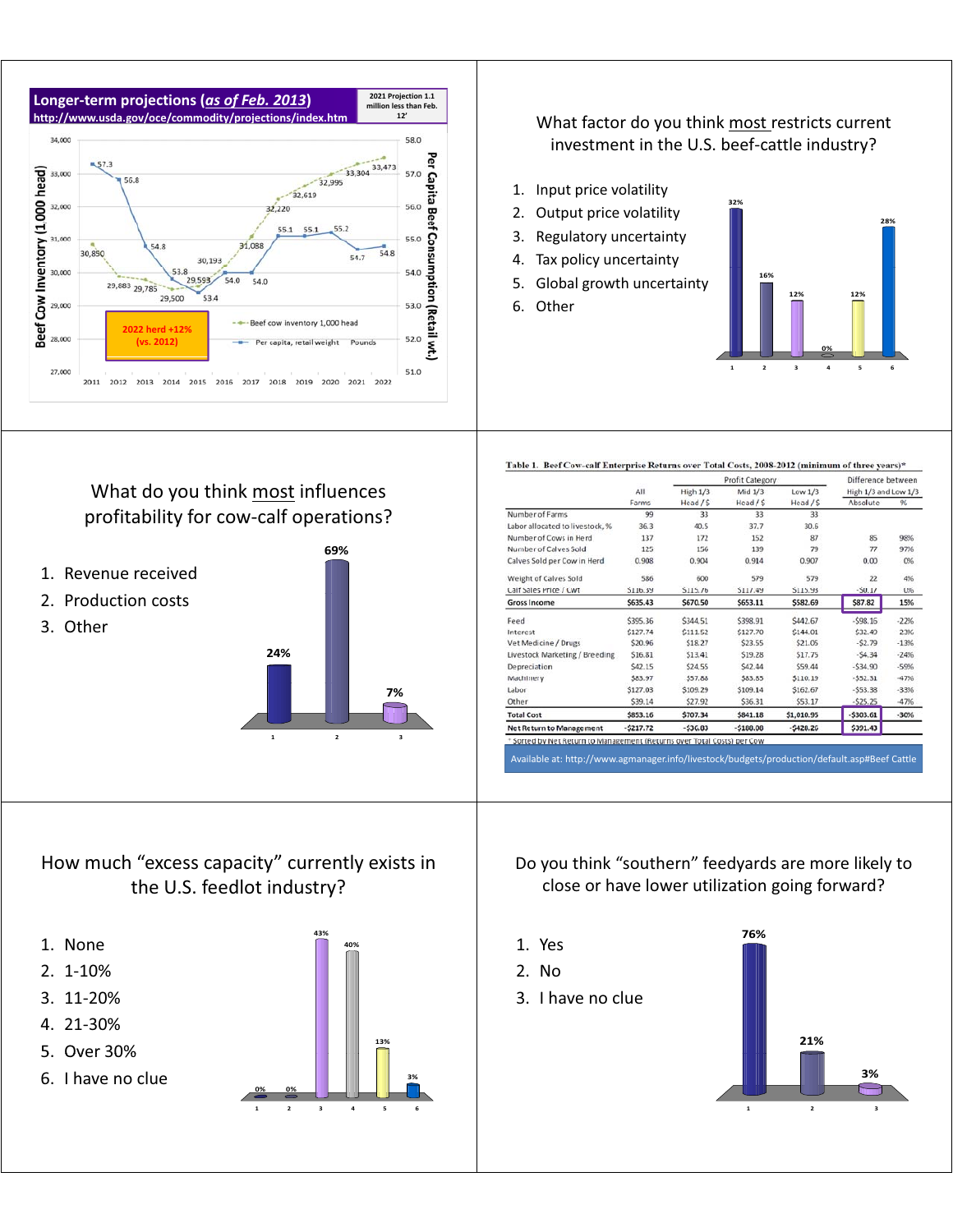#### Regionally varied feedlot excess capacity resolution?

- Are "southern" yards more likely to close or have lower utilization?
	- Less DGS availability?
	- Less aligned with "attempted" U.S. heifer expansion?
	- More reliant on Mexican feeder supplies?
	- Older facilities?

In 2012, how many feeders were available for feedlot placement for each animal already on feed?

1. 1.43

2. 2.43 3. 3.43

5. I have no clue



#### Feeder Cattle Supply Overview

|                                          | 1970s   | 1980s   | 1990s  | 2000s  | 2010s  | 1973    | 2012   | 2012 vs. 1973 |
|------------------------------------------|---------|---------|--------|--------|--------|---------|--------|---------------|
| Cows & Heifers that have Calved          | 52.431  | 46.681  | 43.397 | 41.922 | 39.948 | 52.553  | 39.387 | $-13.166$     |
| 1000 Head                                |         |         |        |        |        |         |        |               |
|                                          |         |         |        |        |        |         |        |               |
| <b>Calf Crop</b>                         | 47.208  | 42.068  | 39.226 | 37.298 | 35,096 | 49.194  | 34.279 | $-14.915$     |
| 1000 Head                                |         |         |        |        |        |         |        |               |
|                                          |         |         |        |        |        |         |        |               |
| All Cattle & Calves                      | 122.156 | 108.284 | 99.676 | 96.121 | 92.444 | 121,539 | 90.769 | $-30.770$     |
| 1000 Head                                |         |         |        |        |        |         |        |               |
|                                          |         |         |        |        |        |         |        |               |
| January 1. All Cattle On Feed            | 13.053  | 11.686  | 12.755 | 14.118 | 13.926 | 14.432  | 14.121 | $-311$        |
| 1000 Head                                |         |         |        |        |        |         |        |               |
|                                          |         |         |        |        |        |         |        |               |
| Feedlot Inventory/Total Cattle Inventory | 10.69%  | 10.79%  | 12.80% | 14.69% | 15.06% | 11.87%  | 15.56% | 3.68%         |
| Feedlot Inventory/Calf Crop              | 27.65%  | 27.78%  | 32.52% | 37.85% | 39.68% | 29.34%  | 41.20% | 11.86%        |
| Feeders Available per Feeder in Feedlot  | 3.62    | 3.60    | 3.08   | 2.64   | 2.52   | 3.41    | 2.43   | $-0.98$       |
|                                          |         |         |        |        |        |         |        |               |

Source: USDA NASS Jan. 1 data; Tonsor tabulations

| <b>Number of Lots</b> |        |        |        |        |                   |
|-----------------------|--------|--------|--------|--------|-------------------|
| Capacity, # hd        | 2000   | 2005   | 2010   |        | 2012 2012 vs 2000 |
| $<$ 1000              | 95,000 | 86,000 | 75,000 | 73,000 | $-22,000$         |
| 1000-1999             | 804    | 855    | 790    | 740    | $-64$             |
| 2000-3999             | 500    | 547    | 560    | 570    | 70                |
| 4000-7999             | 335    | 349    | 335    | 345    | 10                |
| 8000-15999            | 194    | 185    | 180    | 170    | $-24$             |
| 16000-23999           | 82     | 78     | 85     | 88     | 6                 |
| 24000-31999           | 60     | 58     | 55     | 55     | -5                |
| 32000-49999           | 64     | 70     | 71     | 66     | $\overline{2}$    |
| >50000                | 52     | 56     | 64     | 66     | 14                |
| <b>SUM</b>            | 97.091 | 88,198 | 77,140 | 75,100 | $-21.991$         |
| SUM (>1,000 hd)       | 2.091  | 2,198  | 2.140  | 2.100  | 9                 |



| <b>Percent of Marketings</b> |        |        |        |        |                   |
|------------------------------|--------|--------|--------|--------|-------------------|
| Capacity, # hd               | 2000   | 2005   | 2010   |        | 2012 2012 vs 2000 |
| < 1000                       | 14.2%  | 14.0%  | 15.4%  | 11.4%  | $-2.8%$           |
| 1000-1999                    | 3.2%   | 3.1%   | 3.0%   | 2.8%   | $-0.5%$           |
| 2000-3999                    | 4.6%   | 5.1%   | 5.4%   | 5.2%   | 0.6%              |
| 4000-7999                    | 7.6%   | 6.9%   | 6.7%   | 7.3%   | $-0.4%$           |
| 8000-15999                   | 11.1%  | 10.1%  | 9.5%   | 9.3%   | $-1.8%$           |
| 16000-23999                  | 9.4%   | 8.4%   | 7.8%   | 8.7%   | $-0.7%$           |
| 24000-31999                  | 10.0%  | 9.3%   | 7.9%   | 7.5%   | $-2.5%$           |
| 32000-49999                  | 15.3%  | 17.2%  | 15.7%  | 15.0%  | $-0.2%$           |
| >50000                       | 24.5%  | 25.8%  | 28.6%  | 32.7%  | 8.3%              |
| <b>SUM</b>                   | 100.0% | 100.0% | 100.0% | 100.0% | 0.0%              |
| SUM (>1,000 hd)              | 85.8%  | 86.0%  | 84.6%  | 88.6%  | 2.8%              |

#### Source: USDA NASS data; Tonsor tabulations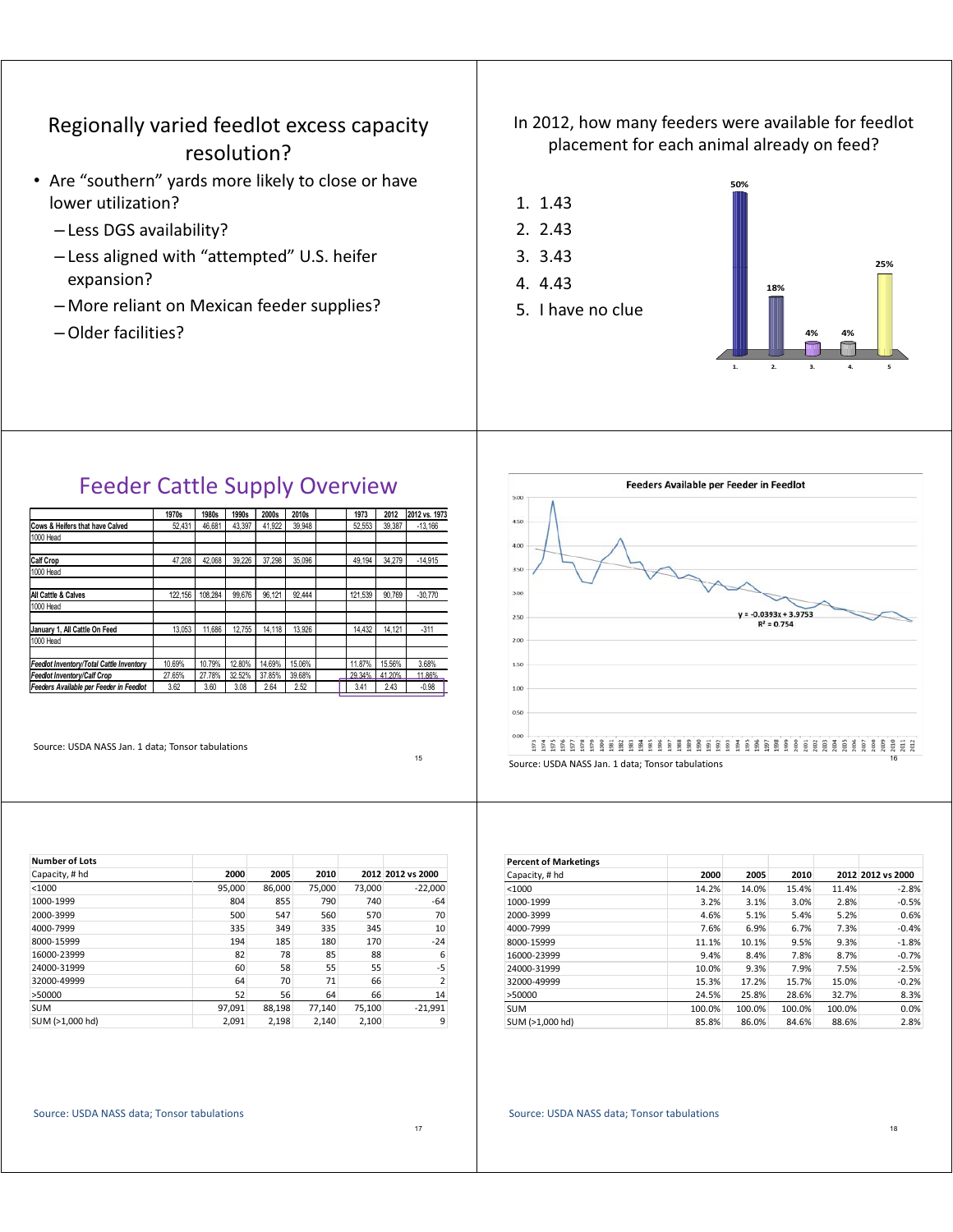

#### How does domestic beef demand currently compare to 2012?

- 1. Demand has 62% increased
- 2. Demand has decreased
- 3. Demand has not changed-
- 4. I have no clue



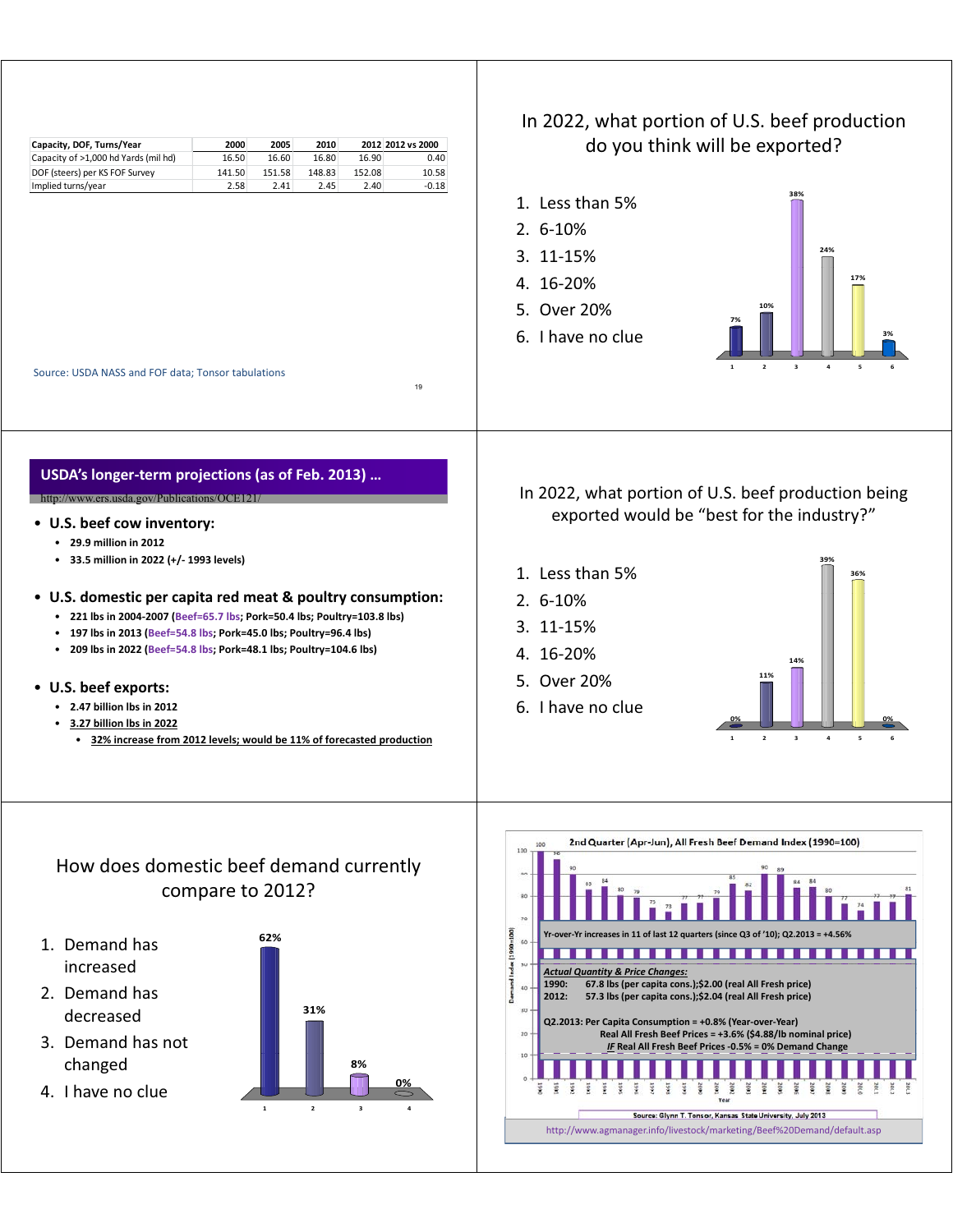What broad beef demand determinant do you think should be of top priority in domestic beef demand enhancement strategies and national investments? 1. Food Safety **41%** 2. Health **30%** 3. Nutrition-4. Price **11%** 5. Product Quality **7% 0% 0% 4% 6. Social Aspects 1 8 % 1 % % 1 % % 6. Social Aspects** 7. Sustainability **12345678** 8. I have no clue *2013 Beef Demand Study 2013 Beef Demand* • Prioritizing Broad Demand Determinants - Most important to focus on: • Food Safety (impactful & feasible to be influenced) • Product Quality (impactful & feasible to be influenced) • Price (impactful yet less feasible to be influenced) - Secondary importance to focus on: • Nutrition (middle ranking in impact and feasibility) • Health (middle ranking in impact and feasibility) - Less important to focus on: • Sustainability (lower ranking on both impact and feasibility) • Social Aspects (lower ranking on both impact and feasibility) 26 Available at: http://www.beefboard.org/evaluation/130612demanddeterminantstudy.asp What portion of U.S. fed cattle do you believe will be produced with use of beta-agonists in January of 2014? **46%** 1. 0%- $2.1 - 25%$ **23%** 3. 26-50% 4. 51-75% **12%** 5. 76-100% **8% 8%** 6. I-have-noclue **4% 123456** When an Extension specialist makes an "outlook" presentation what is the most common source of data used? **48%** 1. The Ext. specialist **45%** 2. Livestock Marketing Info. Center (LMIC) 3. USDA (NASS, ERS, AMS..) **3% 3% 0%** 4. Other 5. I have no clue **1245 1245 Last year** Cows<br>10/23/11 14862 10/23/11 14862 **48.31% 46 11% Beef Cows in states Example of 2 USDA reports**<br> **a u i left Cows in states** (Crop Progress; Cattle Inventory) **being jointly used to inform... US RANGE AND PASTURE CONDITION** Percent Poor and Very Poor, Weekly 10/30/11 14185 **46.11%**05/06/12 6161 **20.03% This Year** 10/21/12 21009 **70.50%** 10/28/12 21009 **70 50%** 60 70 Percent **70.50%**05/06/13 40 50 Avg. 2007- 11 2012  $20$ 30 2013 10 May Jul Sep G-NP-30 G-NP-30<br>05/06/13 Livestock Marketing Information Cente Data Source: USDA-NASS, Compiled & Analysis by LMIC If a new policy increases the total costs for an industry, without enhancing demand for its products, can an industry gain market share from the policy being implemented? **52%** 1. Yes **44%** 2. No 3. I have no clue **4%** 1 2 3